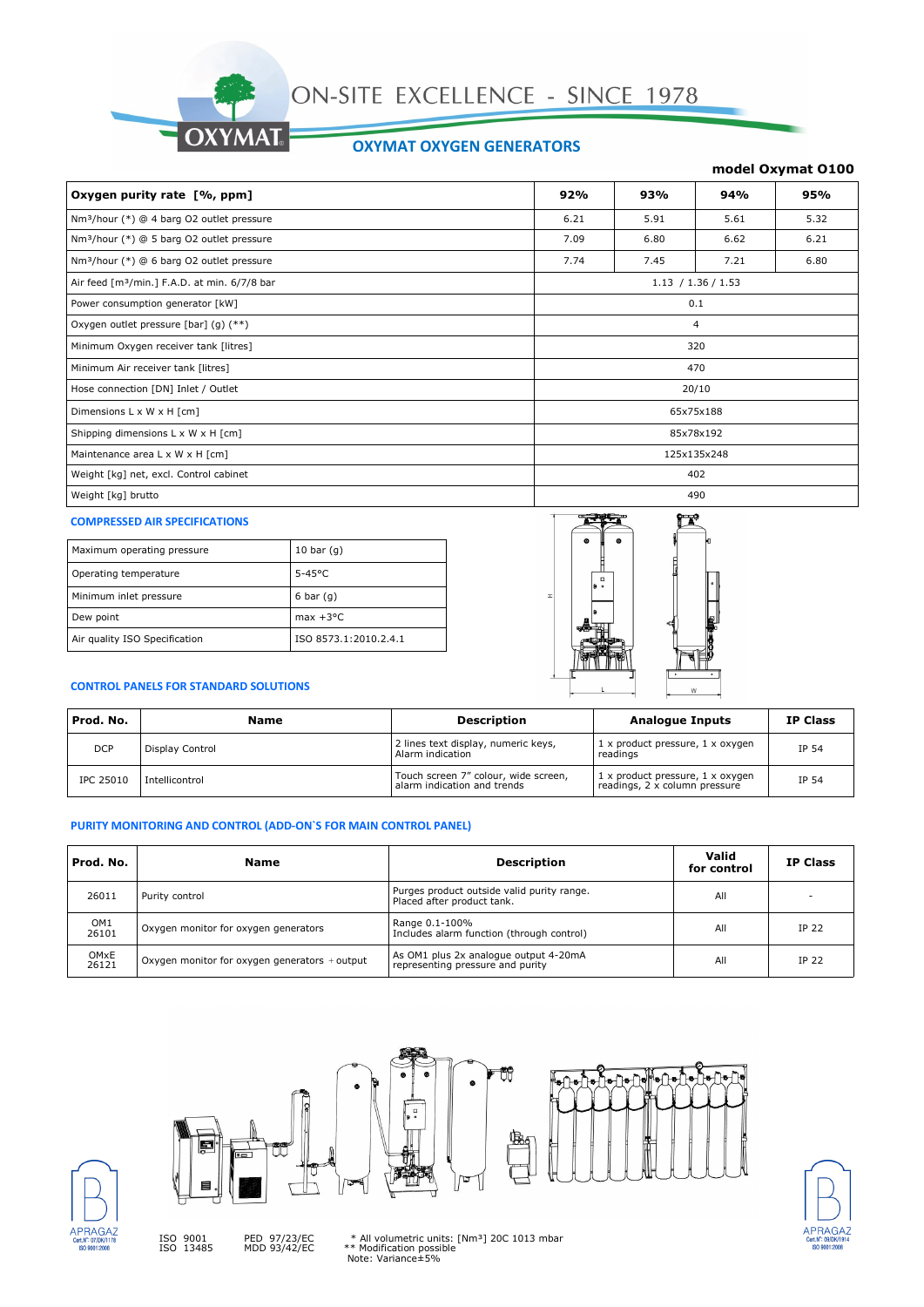

## **OXYMAT OXYGEN GENERATORS**

## **model Oxymat O280**

| Oxygen purity rate [%, ppm]                              | 92%         | 93%   | 94%                | 95%   |
|----------------------------------------------------------|-------------|-------|--------------------|-------|
| Nm <sup>3</sup> /hour (*) @ 4 barg O2 outlet pressure    | 20.39       | 19.50 | 18.62              | 16.84 |
| Nm <sup>3</sup> /hour (*) @ 5 barg O2 outlet pressure    | 23.34       | 22.16 | 21.08              | 20.09 |
| Nm <sup>3</sup> /hour (*) @ 6 barg O2 outlet pressure    | 25.02       | 24.48 | 23.34              | 22.46 |
| Air feed [m <sup>3</sup> /min.] F.A.D. at min. 6/7/8 bar |             |       | 3.35 / 4.04 / 4.51 |       |
| Power consumption generator [kW]                         | 0.1         |       |                    |       |
| Oxygen outlet pressure [bar] (g) (**)                    | 4           |       |                    |       |
| Minimum Oxygen receiver tank [litres]                    | 470         |       |                    |       |
| Minimum Air receiver tank [litres]                       | 750         |       |                    |       |
| Hose connection [DN] Inlet / Outlet                      | 25/15       |       |                    |       |
| Dimensions L x W x H [cm]                                | 93x90x220   |       |                    |       |
| Shipping dimensions L x W x H [cm]                       | 105x96x225  |       |                    |       |
| Maintenance area L x W x H [cm]                          | 153x150x280 |       |                    |       |
| Weight [kg] net, excl. Control cabinet                   | 879         |       |                    |       |
| Weght [kg] brutto                                        |             |       | 1000               |       |

#### **COMPRESSED AIR SPECIFICATIONS**

| Maximum operating pressure    | 10 bar $(q)$          |
|-------------------------------|-----------------------|
| Operating temperature         | $5-45^{\circ}$ C      |
| Minimum inlet pressure        | $6 \text{ bar} (q)$   |
| Dew point                     | $max +3°C$            |
| Air quality ISO Specification | ISO 8573.1:2010.2.4.1 |



## **CONTROL PANELS FOR STANDARD SOLUTIONS**

| Prod. No.        | Name              | <b>Description</b>                                                  | <b>Analogue Inputs</b>                                            | <b>IP Class</b> |
|------------------|-------------------|---------------------------------------------------------------------|-------------------------------------------------------------------|-----------------|
| DCP1 25001       | Display Control 1 | 2 lines text display, numeric keys,<br>Alarm indication             | 1 x product pressure, 1 x oxygen<br>readings                      | IP 54           |
| <b>IPC 25010</b> | Intellicontrol    | Touch screen 7" colour, wide screen,<br>alarm indication and trends | 1 x product pressure, 1 x oxygen<br>readings, 2 x column pressure | IP 54           |

#### **PURITY MONITORING AND CONTROL (ADD-ON`S FOR MAIN CONTROL PANEL)**

| Prod. No.                | Name                                          | <b>Description</b>                                                        | Valid<br>for control | <b>IP Class</b> |
|--------------------------|-----------------------------------------------|---------------------------------------------------------------------------|----------------------|-----------------|
| 26011                    | Purity control                                | Purges product outside valid purity range.<br>Placed after product tank.  | All                  |                 |
| OM <sub>1</sub><br>26101 | Oxygen monitor for oxygen generators          | Range 0.1-100%<br>Includes alarm function (through control)               | All                  | <b>IP 22</b>    |
| OM1E<br>26121            | Oxygen monitor for oxygen generators + output | As OM1 plus 2x analogue output 4-20mA<br>representing pressure and purity | All                  | IP 22           |





ISO 9001 ISO 13485









\* All volumetric units: [Nm³] 20C 1013 mbar \*\* Modification possible Note: Variance±5%